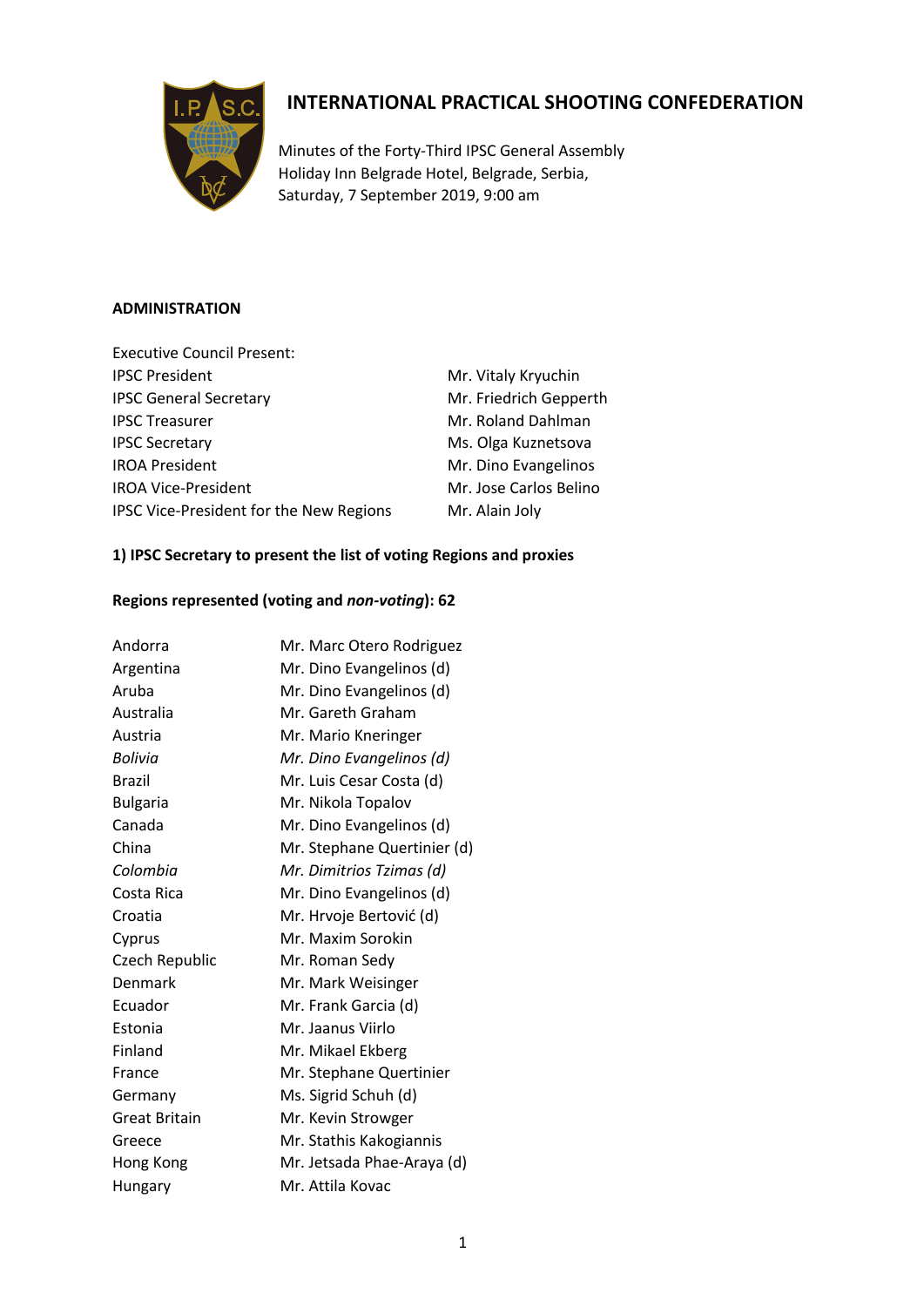| Indonesia                   | Mr. Robby Atmadja (d)         |
|-----------------------------|-------------------------------|
| Ireland, Republic Of        | Mr. Hugh Daly                 |
| Israel                      | Mr. Eli Huttner               |
| Italy                       | Ms. Silvia Bussi              |
| Jamaica                     | Mr. Frank Garcia (d)          |
| Kazakhstan                  | Mr. Zangar Aliyev (d)         |
| Korea, Republic Of          | Mr. Joonki Kim                |
| Kuwait                      | Mr. Khaled Aljerayed          |
| Laos                        | Mr. Jetsada Phae-Araya (d)    |
| Lithuania                   | Mr. Linas Karosas             |
| Malta                       | Mr. Clive Brockdorff          |
| Mexico                      | Mr. Dino Evangelinos (d)      |
| Moldova                     | Mr. Matvei Stativka           |
| Monaco                      | Mr. Stephane Quertinier (d)   |
| Montenegro                  | Mr. Milorad Janjusevic        |
| Netherlands                 | Mr. Adrie de Bot              |
| Norway                      | Mr. Bjørn Lindblad            |
| Papua New Guinea            | Mr. Dimitrios Tzimas (d)      |
| Paraguay                    | Mr. Dino Evangelinos (d)      |
| Philippines                 | Mr. Edwin Lim                 |
| Poland                      | Mr. Łukasz Borkowski          |
| <b>Puerto Rico</b>          | Mr. Dino Evangelinos (d)      |
| Romania                     | Dr. Jimmy R. Barbuti          |
| Russia                      | Mr. Mikhail Gushchin          |
| Serbia                      | Mr. Spasoje Vulevic           |
| Singapore                   | Mr. Jetsada Phae-Araya (d)    |
| Slovak Republic             | Mr. Janette Haviarova (d)     |
| Slovenia                    | Mr. Boštjan Pavlič            |
| South Africa                | Ms. Chrissie Wessels          |
| Spain                       | Mr. Jose Espilez              |
| Sweden                      | Mr. Anders Christiansen (d)   |
| Switzerland                 | Mr. Hans-Peter 'Hampi' Brosch |
| Thailand                    | Mr. Jetsada Phae-Araya (d)    |
| Turkey                      | Mr. Salim Tokay               |
| Ukraine                     | Mr. Alex Milyukov             |
| <b>United Arab Emirates</b> | Mr. Stephane Quertinier (d)   |
| <b>United States</b>        | Mr. Mike Foley                |

#### **Voting Regions – Delegate or proxy: 60**

Regions voting by delegate from Motion 1A onwards (35): Andorra, Austria, Brazil, Bulgaria, Canada, China, Costa Rica, Cyprus, Finland, France, Germany, Great Britain, Greece, Hungary, Italy, Jamaica, Kazakhstan, Kuwait, Laos, Moldova, Montenegro, Netherlands, Norway, Philippines, Poland, Puerto Rico, Romania, Russia, Slovak Republic, Slovenia, Sweden, Switzerland, Turkey, Ukraine, United States.

Additional Regions voting by delegate from Motion 1B onwards (23): Argentina, Aruba, Australia, Croatia, Czech Republic, Denmark, Ecuador, Estonia, Hong Kong, Indonesia, Ireland, Republic Of, Israel, Lithuania, Malta, Monaco, Papua New Guinea, Paraguay, Serbia, Singapore, South Africa, Spain, Thailand, United Arab Emirates.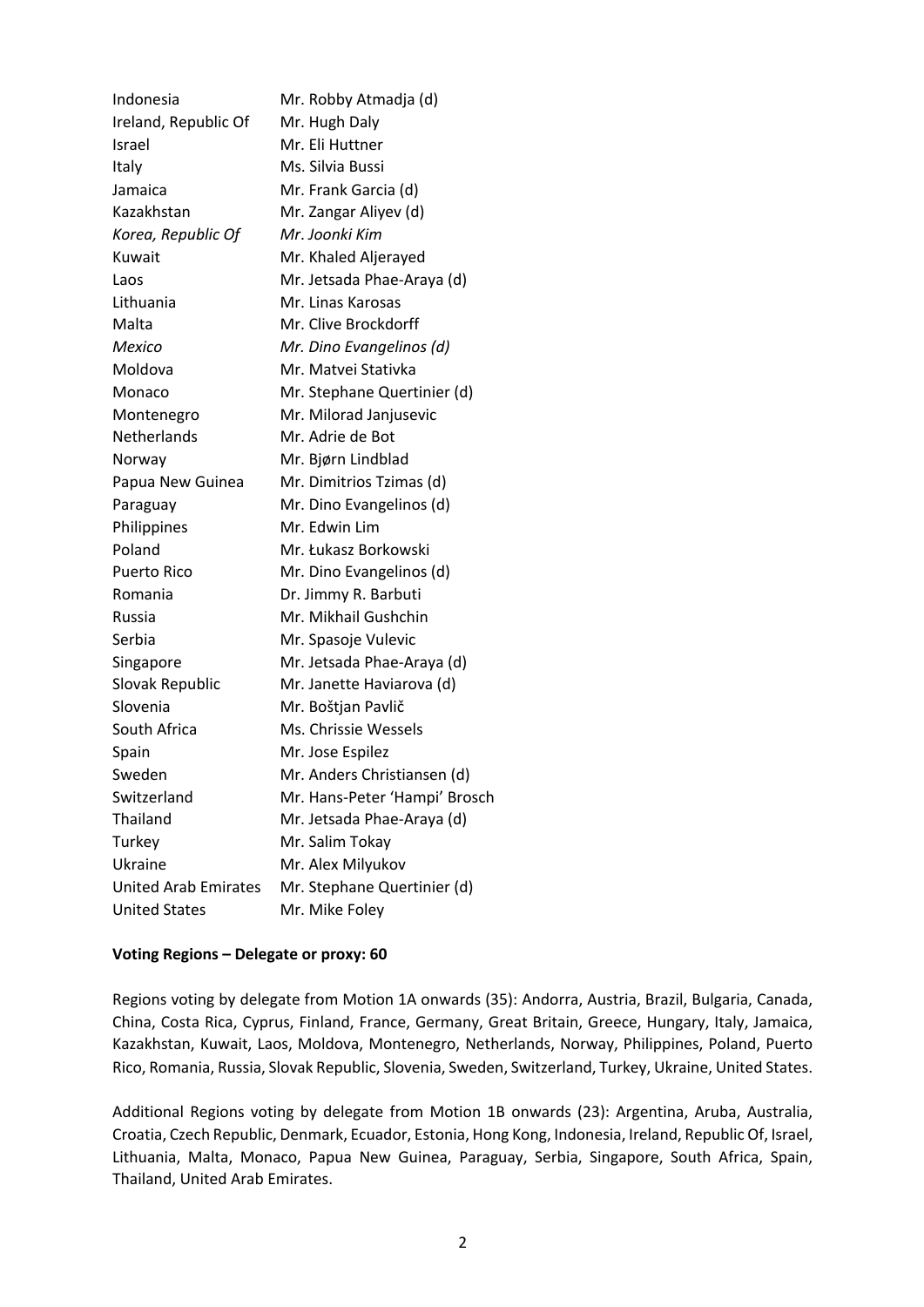Regions voting by written proxy (2): Japan, Northern Ireland (from Motion 1B).

**Voting Regions – Unrepresented (13):** Belgium, Cayman Islands, Chile, Gibraltar, Guatemala, Macau, Namibia, New Zealand, Sri Lanka, Suriname, Taiwan, Uruguay, Zimbabwe.

## **2) IPSC President to appoint two tellers**

Mrs. Gina Graham (AUS) Mr. Gabor Sotet (HUN)

## **3) IPSC Executive Council reports**

**IPSC President** Mr. Vitaly Kryuchin

Dear Executive Council members, Dear Regional Directors, Dear Delegates, Distinguished Guests, And Representative Ladies and Gentlemen,

Welcome to 43rd General Assembly held here in Serbia!

And first of all, I would like to say thank you very much to Mr. Spasoje Vulevic, Regional Director for IPSC Serbia for opportunity to conduct this Assembly.

Second, I would like to apologize to Regions who paid everything: affiliation fee, per capita fee but weren't in the voting list and we will change it during our voting.

Who are we, ladies and gentlemen? And why are we here? We are the biggest shooting sport in the world! And we are here to make very important decisions that will affect the future of our sport for many years. That's why it's very important to make the right decisions during the voting because it will affect your Regions, your athletes and our sport!

Probably you noted: I didn't say shooters. We are shooters, right. We're the best of the best! Shooters, Range Officers, Instructors, Regional Directors but it is very important that we are athletes! Some of us practice every day as Olympic top shooters. And we get every year amazing results in competition. I noted myself: I tested top shooters 10 years ago, tested draw, transition, time of the movement, it was the best time, maximum time 10 years ago. Now I tested once more a couple of top shooters and I realized 10-15% increase. These are real figures grown. It means developing, developing and developing! Not only by our wonderful IROA Association, not only by the amount of competitions, also by skills. Skills became better and better and better.

And at this moment I don't want to say a lot, you know everything. And if you have just now the question to me directly concerning my speech, please ask. By the way we will talk later, I will report about GAISF, about MISSIA – Master International Shooting Safety Instructors Association – our new association for instructors, trainers, master trainers etc. You can see the uniform, I will report later and if you have questions please ask me. If you have no question now may I give a word to IPSC General Secretary Mr. Friedrich Gepperth.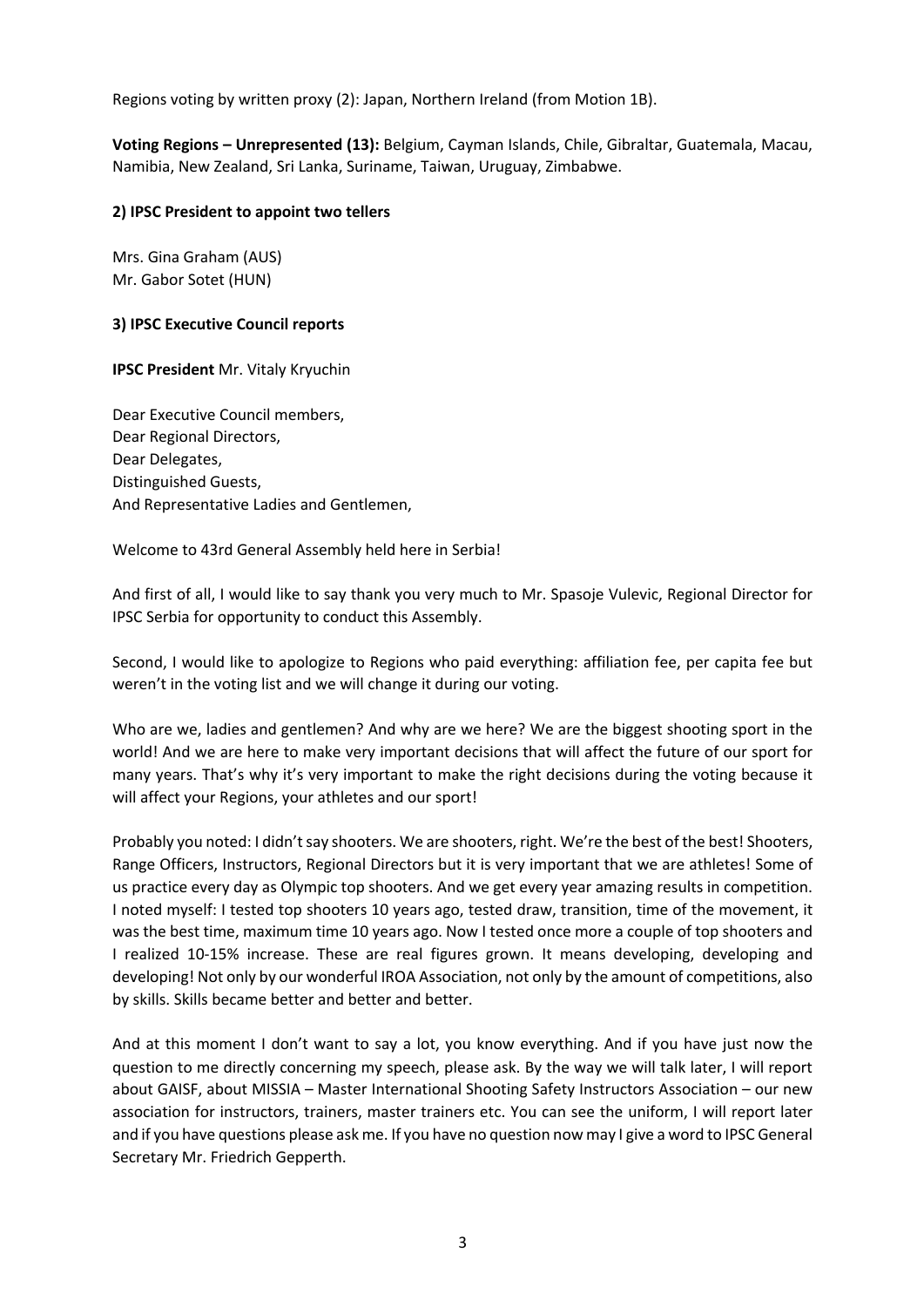Verbal reports were also given by each Executive Council member:

| <b>IPSC General Secretary</b>           | Mr. Friedrich Gepperth |
|-----------------------------------------|------------------------|
| <b>IPSC Treasurer</b>                   | Mr. Roland Dahlman     |
| <b>IPSC Secretary</b>                   | Ms. Olga Kuznetsova    |
| <b>IROA President</b>                   | Mr. Dino Evangelinos   |
| <b>IROA Vice-President</b>              | Mr. Jose Carlos Belino |
| IPSC Vice-President for the New Regions | Mr. Alain Joly         |

#### Motion 1A

That, notwithstanding the provisions of Section 8.2 of the IPSC Constitution, due to some Regions experiencing difficulties when communicating with IPSC concerning payment of the 2019 IPSC Per Capita Fee, if a Region has satisfied its financial obligations to IPSC and is in compliance with the terms of the Constitution at the commencement of this Assembly, the Region will have a vote in the Assembly. This concession only applies to this Assembly and will not serve as a precedent for future Assemblies.

# *(Note: The following Regions were affected by this motion.)*

Argentina, Aruba, Australia, Croatia, Czech Republic, Denmark, Ecuador, Estonia, Hong Kong, Indonesia, Ireland, Israel, Lithuania, Malta, Monaco, Northern Ireland, Papua New Guinea, Paraguay, Serbia, Singapore, South Africa, Spain, Sri Lanka, Suriname, Thailand, United Arab Emirates, Uruguay.

Moved: Cyprus Seconded Italy Carried: For – 34 Against – 0 Abstain - 1

The IPSC Secretary informed the Assembly of the additional voting Regions, raising the tally to 60.

# **4) Introductions and brief reports from the Regional Directors**

Each regional delegate present spoke briefly about the latest news from their respective Regions.

#### **5) Approval of the minutes of the Forty-Second IPSC General Assembly**

Motion 1B

That the minutes of the previous Assembly held in Pattaya, Thailand, 16 September 2018 as circulated to the Regions be accepted.

Moved Austria Seconded Czech Republic

The following amended Motion was submitted by Italy:

Motion 1C

That the minutes of the previous Assembly held in Pattaya, Thailand, 16 September 2018 as circulated to the Regions be amended by changing the voting result for Motion 5b from "Carried For 43 – Against 0 – Abstain 6" to "Carried For 43 – Against 6 – Abstain 0" and that the amended minutes be accepted. (requires 2/3 vote)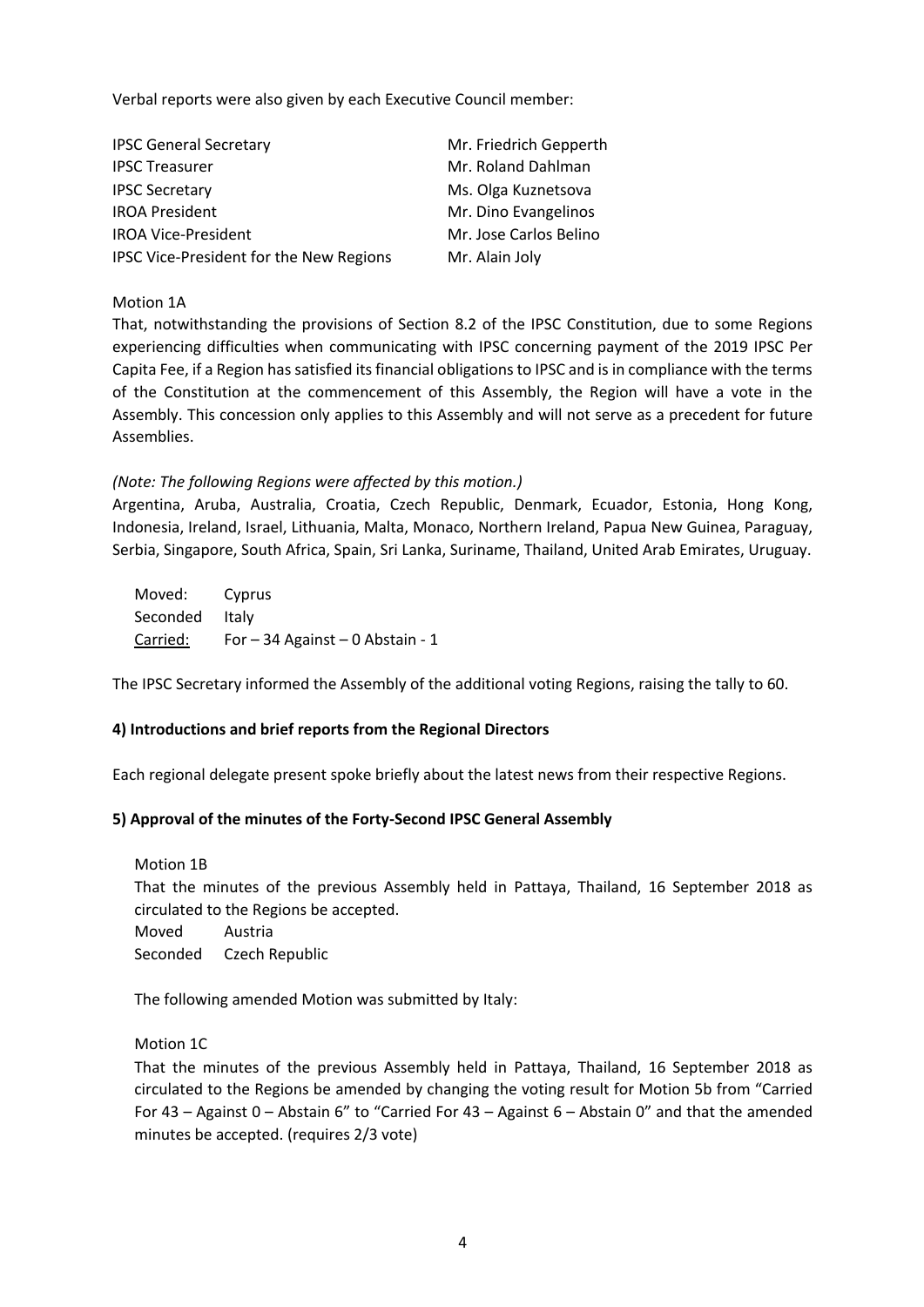Moved Austria Seconded Czech Republic Carried For – 58 Against – 0 Abstain - 0

#### **6) IPSC Treasurer's Report and approval of the previous year's accounts**

Motion 2A

That the 2017 accounts as circulated to the Regions and as commented on by the IPSC Treasurer be accepted.

Moved France Seconded Czech Republic Carried For – 51 Against – 4 Abstain - 3

Motion 2B

That the 2018 accounts as circulated to the Regions be accepted.

| Moved            | Germany                            |
|------------------|------------------------------------|
| Seconded Austria |                                    |
| Carried          | For $-53$ Against $-4$ Abstain - 3 |

#### **7) Appointment of an auditor**

Motion 3

That the chartered accounting firm of PwC be appointed as auditors for financial year 2019.

Moved: Czech Republic Seconded: Germany Carried For – 60 Against – 0 Abstain - 0

## **8) Vice President for New Regions report**

Mr. Alain Joly gave an update to the Assembly

#### **9) Final acceptance of provisional Regions**

Motion 4 That Mexico be definitively accepted.

Moved Cyprus Seconded Papua New Guinea Carried For  $-60$  Against  $-0$  Abstain - 0

Motion 5 That Republic of Korea be definitively accepted.

Moved Czech Republic Seconded Philippines Carried For – 60 Against – 0 Abstain - 0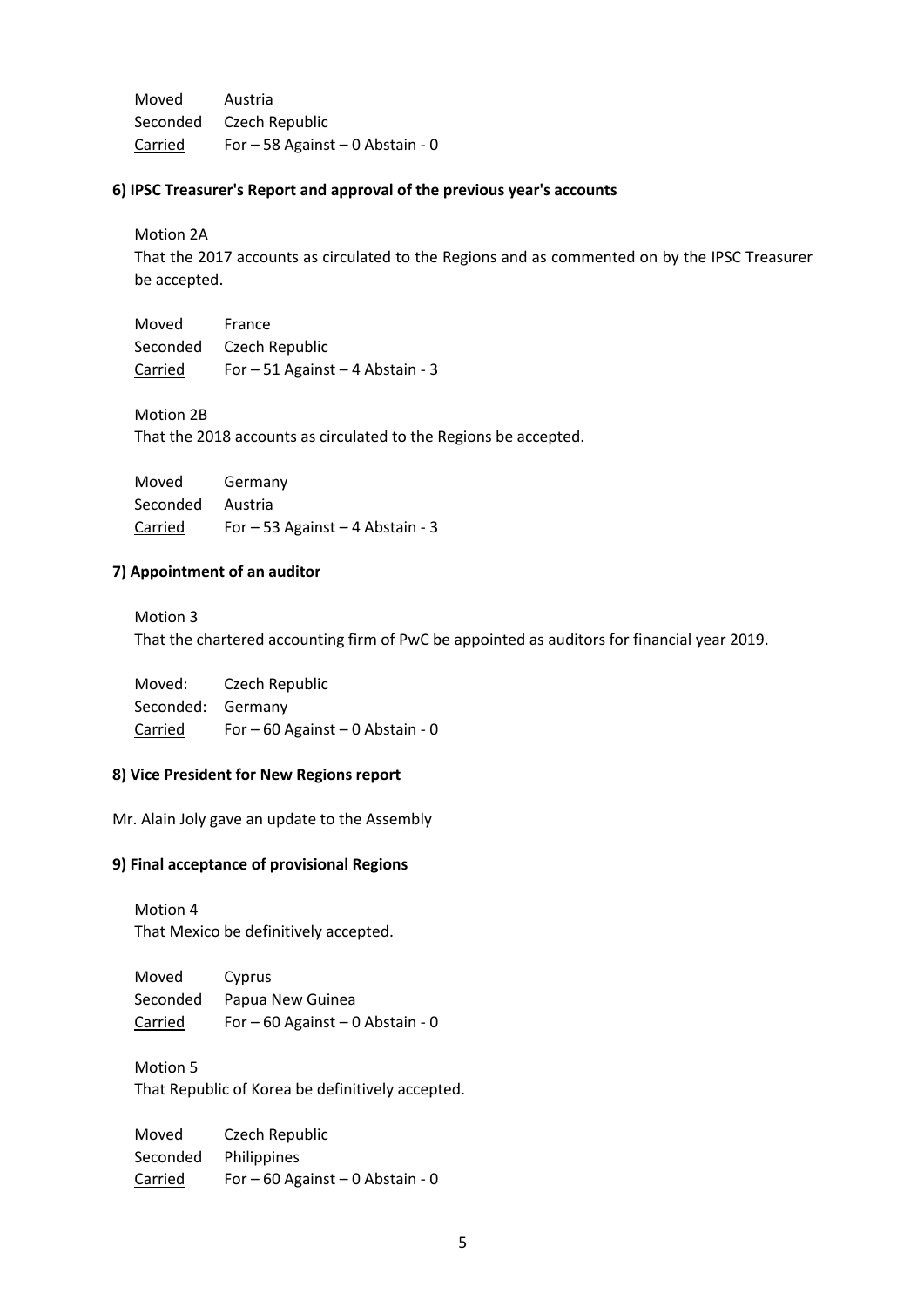Motion 6 That Swaziland be definitively NOT accepted.

Moved: Czech Republic Seconded: Papua New Guinea Carried: For – 59 Against – 0 Abstain - 1

Motion 6A That Kenya be definitively accepted.

Moved: Papua New Guinea Seconded: Hungary Carried: For – 58 Against – 0 Abstain - 0

Motion 6B That Grenada be definitively accepted.

Moved: Papua New Guinea Seconded: Austria Carried: For – 58 Against – 0 Abstain - 0

Note: The Assembly welcomed the newly accepted Regions and wished them all the best of success.

The IPSC Secretary informed the Assembly that the newly accepted Regions were not eligible to vote from the floor as less than 100 members had been reported.

#### **10) Provisional acceptance of new Regions**

Motion 7 That Qatar be provisionally accepted for one year.

Moved: France Seconded: Italy Carried: For – 59 Against – 1 Abstain - 0

#### **11) Declaration of vacant Regions when more than ninety days in arrears**

Motion 8 – Motion withdrawn.

#### **12) Annual Regional Status recognition**

The IPSC President presented awards to the following Regions in recognition of their performance for the 2018 calendar year:

- 1. Philippines
- 2. Russia
- 3. Germany

Most improved: Switzerland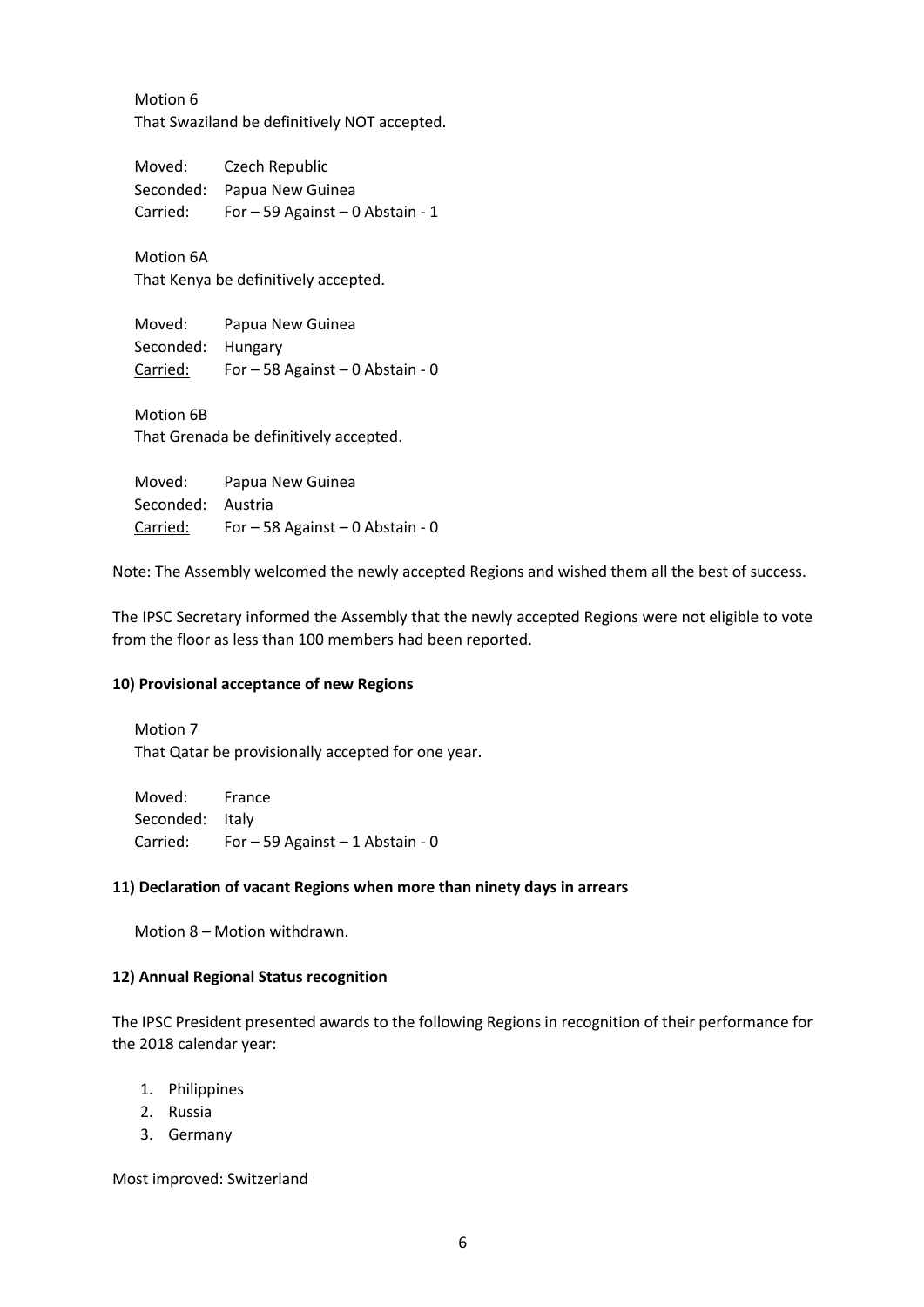## **13) Constitution Amendment**

Motion 9

That the Assembly allows the following constitutional amendment, notwithstanding that this is not a Handgun World Championship Assembly. (requires 2/3 vote)

| Moved: Cyprus       |                                  |
|---------------------|----------------------------------|
| Seconded: Australia |                                  |
| Carried:            | For – 60 Against – 0 Abstain - 0 |

Motion 10

That Section 8.3 of the IPSC Constitution be amended as shown below.

8.3 The Assembly shall meet annually on such date and at such place as may be agreed by the Assembly or, in the absence of such agreement, on a date and at such a place to be specified by the President in a notice convening the meeting, such notice to be circulated by the President to each Regional Directorate not less than ninety days prior to the date so specified. In any event, the Assembly shall meet within fourteen eighteen months of the previous meeting.

Meetings of the Assembly in years in which a President is to be elected shall be held before the thirtieth of November. (requires 2/3 vote)

*(Note: The 2020 Assembly has been provisionally scheduled for the 27th November, which is more than fourteen months after the 7th September date of the 2019 Assembly.)*

Moved France Seconded Austria Carried: For – 57 Against – 3 Abstain - 0

# **ORGANIZATION**

#### **14) Director reports**

Sanctioning Director Mr. Juergen Tegge gave an update to the Assembly. Sponsorship Director Mr. Alain Joly gave an update to the Assembly. Media Director Ms. Ekaterina Nikiforova gave an update to the Assembly. Communication Director Mr. Myro Lopez gave an update to the Assembly.

#### **15) Rules Committee report**

Mr. Jose Carlos Belino read a report on behalf of Rules Committee Chairman Mr. Bob Chittleborough.

#### **16) Constitution Committee report**

Mr. Kevin Strowger read a report on behalf of Constitution Committee Chairman Mr. Bob Chittleborough.

#### **17) GAISF membership application report**

Mr. Vitaly Kryuchin gave an update to the Assembly.

#### **18) MISSIA report**

Mr. Vitaly Kryuchin gave an update to the Assembly.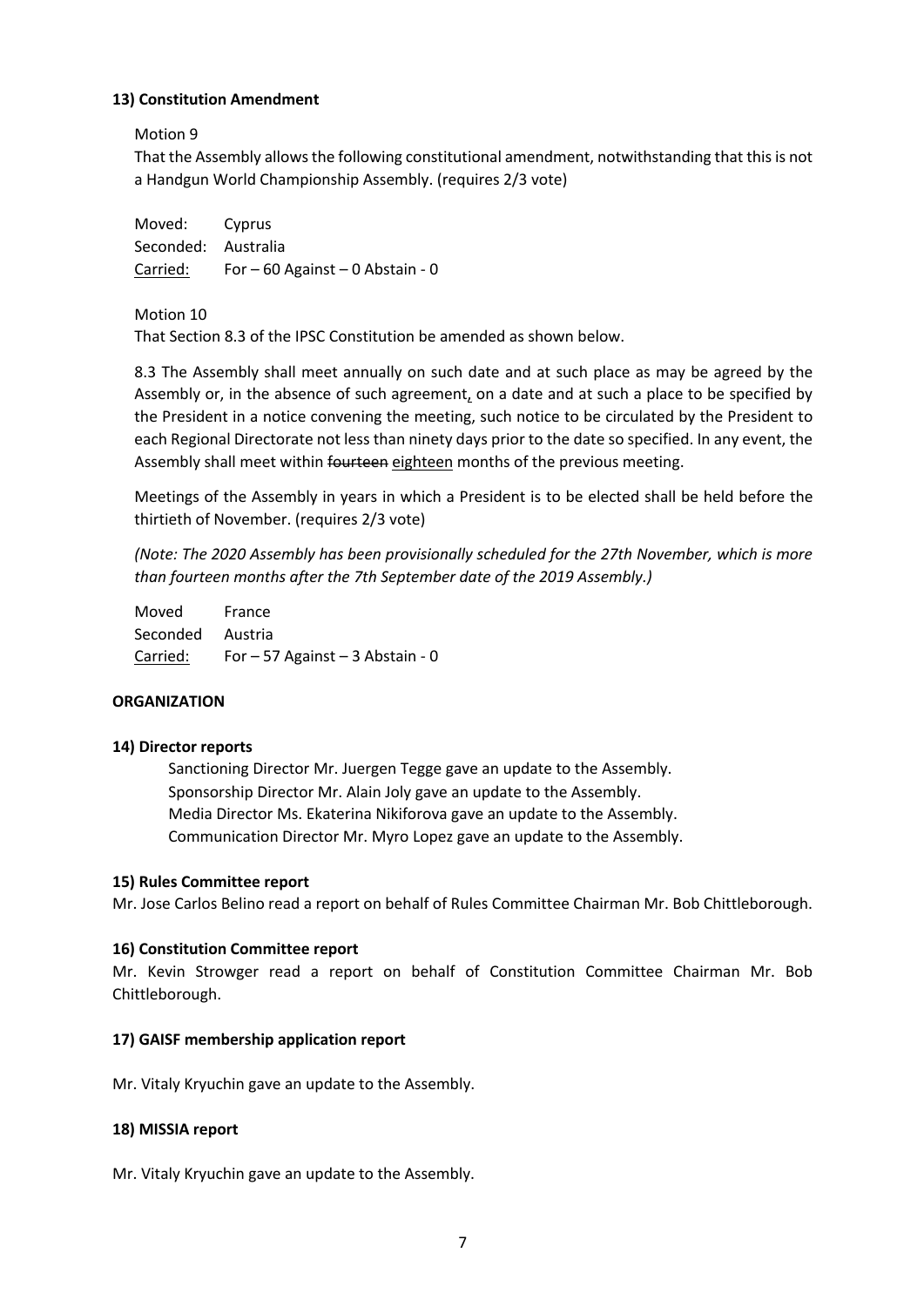#### **19) IPSC Vision, Mission and Goals**

Motion 11

That the IPSC Vision, Mission and Goals document, as circulated to the Regions, be adopted.

Moved Romania Seconded Malta Carried: For – 57 Against – 3 Abstain - 0

#### **20) Rules Amendments**

Motion 12

That the IPSC Competition Rules - January and April 2019 Interpretations, as published on the IPSC website, be ratified.

| Moved            | Czech Republic                     |
|------------------|------------------------------------|
| Seconded Germany |                                    |
| Carried:         | For $-60$ Against $-0$ Abstain - 0 |

Motion 13

That the Assembly allows the following rule motions, notwithstanding that this is not a Handgun World Championship Assembly. (requires 2/3 vote)

| Moved           | <b>Great Britain</b>                |
|-----------------|-------------------------------------|
| Seconded France |                                     |
| Denied:         | For $-18$ Against $-41$ Abstain - 1 |

Motion 14

That the Handgun Equipment Check Manual, January 2019 Edition from IROA, as circulated to the Regions, be adopted.

Moved Austria Seconded Germany Carried: For – 54 Against – 5 Abstain - 1

Motion 15 That the proposal from the Region of Hong Kong on Action Air Competition Rules be adopted.

Motion not discussed as Motion 13 failed.

Motion 16

That the proposal from the Region of Great Britain on Action Air Competition Rules be adopted.

Motion not discussed as Motion 13 failed.

Motion 17 That the proposal from the Region of Great Britain on Shotgun Competition Rules be adopted.

Motion not discussed as Motion 13 failed.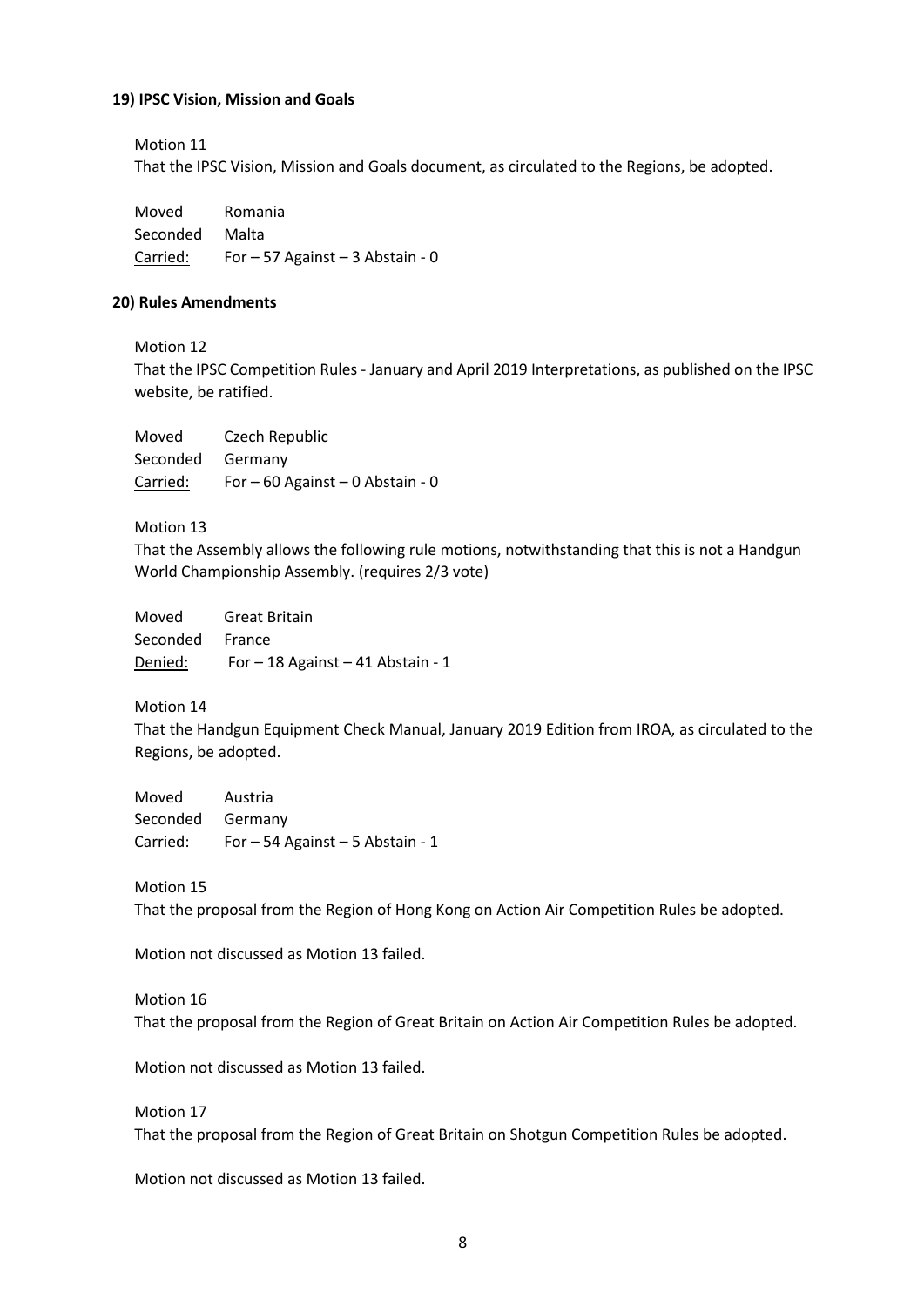Motion 18

That the proposal from the Region of Israel on adding a new Category to all Competition Rules be adopted.

Motion not discussed as Motion 13 failed.

Motion 19 That the proposal from the Region of the Philippines on PCC Competition Rules be adopted.

Motion not discussed as Motion 13 failed.

Motion 20

That the IPSC Executive Council be authorized to make corrections to any numbering, spelling, punctuation and/or formatting errors in updating the affected rule books to January 2020 Editions, provided that such changes do not alter the meaning or intent of any rule. Likewise, other errors and conflicts may also be corrected.

Motion not discussed as Motion 13 failed.

## **COMPETITIONS**

## **Competition Updates**

**21)** 2020 Handgun World Shoot XIX update (Thailand) An update was given to the Assembly

**22)** 2021 African Handgun Championship update (South Africa) An update was given to the Assembly

**23)** 2021 Action Air World Shoot II update (Russia) An update was given to the Assembly

**24)** 2021 Far East Asia Handgun Championship update (Laos) An update was given to the Assembly

**25)** 2021 Pan-American Handgun Championship update (Paraguay) An update was given to the Assembly

**26)** 2021 Shotgun World Shoot IV update (Thailand) An update was given to the Assembly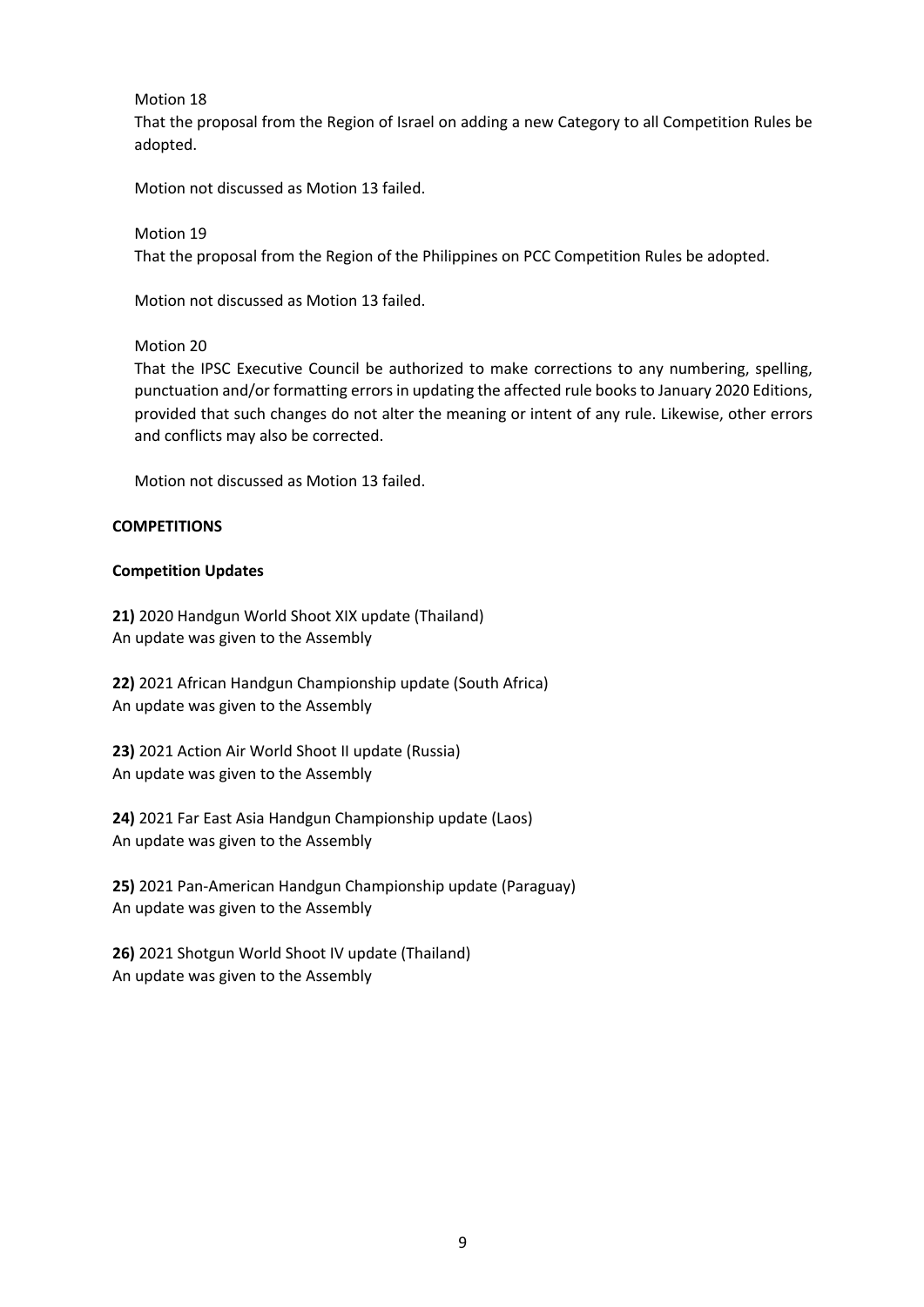## **Competition Venues**

#### **27)** PCC World Shoot I

#### Motion 21

That, in view of the proposed change of year from 2020 (as published in the Provisional Agenda) to 2021 for PCC World Shoot I, the requirement of Motion 22a from the 2003 IPSC Assembly that "Regions wishing to host a Level IV or Level V competition must submit written notice of their bid to the IPSC President within thirty days of receipt of the notice convening the Assembly" be waived in respect of bids to host this competition. Bids may be submitted either prior to, or from the floor of, the Assembly for this competition.

Moved: Philippines Seconded: Australia Carried: For – 60 Against – 0 Abstain - 0

#### Motion 22

That the 2021 PCC World Shoot I be hosted in a Region to be determined by vote of this Assembly.

Moved: France Seconded: Italy

The following amended Motion was submitted by Czech Republic:

#### Motion 22A

That the 2020 PCC World Shoot I be hosted in a Region to be determined by vote of this Assembly. (requires 2/3 vote)

Moved: Czech Republic Seconded: Austria Denied: For – 19 Against – 38 Abstain - 1

The amendment failed, so a vote was taken on Motion 22. When calling for the vote, the President clarified that it was for a PCC and Mini Rifle World Shoot.

Carried: For – 53 Against – 5 Abstain - 2

The candidate Regions and the number of votes received on the first ballot were:

| Czech Republic | 27 |
|----------------|----|
| Russia         | 1  |
| USA            | 23 |
| Norway         | 4  |
| Brazil         | ર  |

As no candidate received a majority of the votes cast on the first ballot, the 3 candidates receiving the fewest votes (Russia, Norway and Brazil) were struck from the list and a further ballot held.

After the second ballot, USA was voted to host the 2021 PCC/Mini Rifle World Shoot I with 30 votes to 28 for Czech Republic.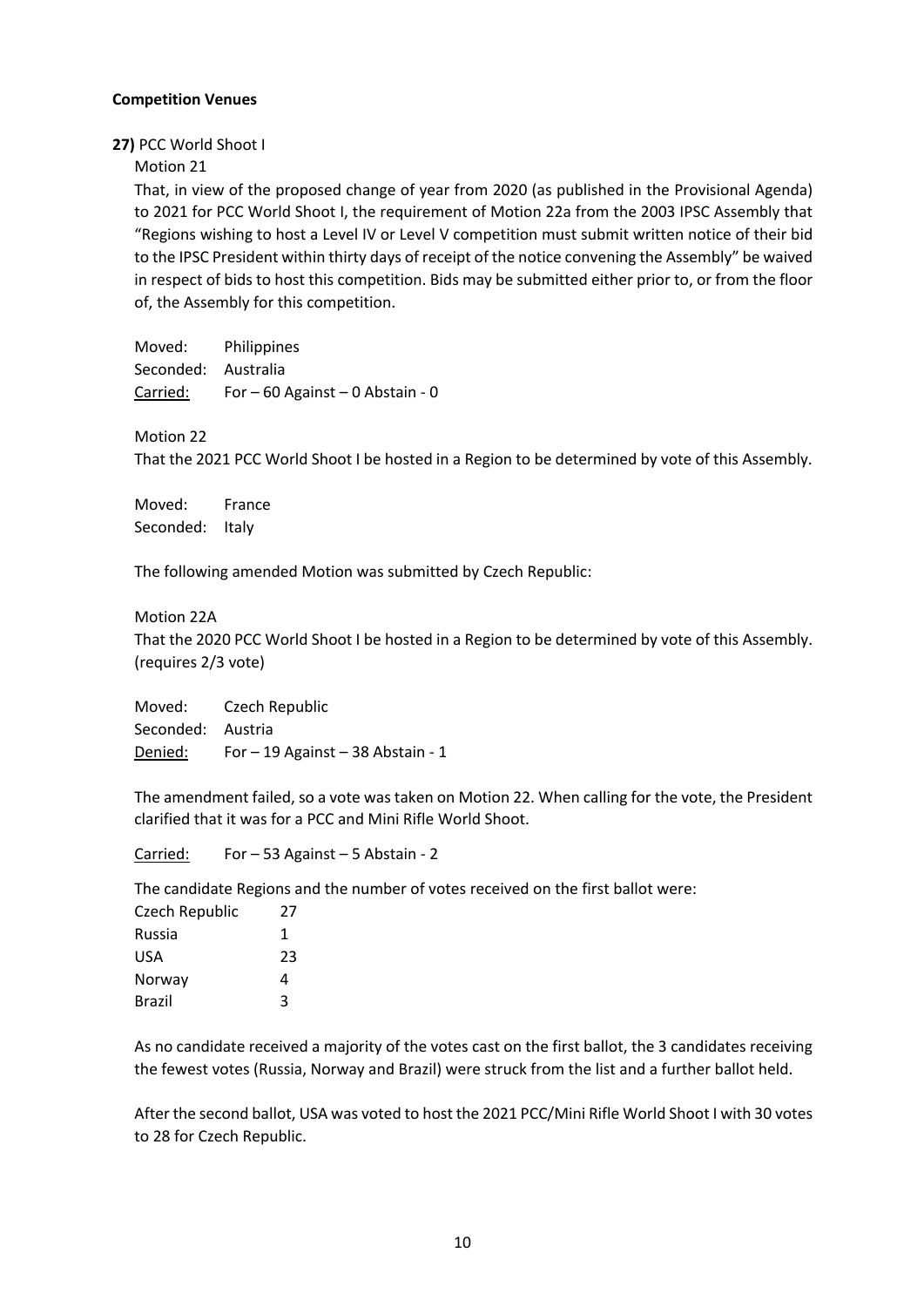## **28)** 2021 European Rifle Championship

Motion 23

That the 2021 European Rifle Championship be hosted in a Region to be determined by vote of this Assembly. (Only European Regions to vote)

Motion withdrawn as there were no candidates.

**29)** 2022 European Handgun Championship

Motion 24

That the 2022 European Handgun Championship be hosted in a Region to be determined by vote of this Assembly. (Only European Regions to vote)

Moved: France Seconded: Great Britain Carried: For – 36 Against – 0 Abstain - 0

The candidate Regions were: Greece Spain Russia

Greece was voted to host the 2022 European Handgun Championship by a majority of 19 votes to 14 for Russia and 3 to Spain.

#### **30)** 2022 Australasian Handgun Championship

Motion 25

That the 2022 Australasian Handgun Championship be hosted in a Region to be determined by vote of this Assembly. (Only Australasian Regions to vote)

Motion withdrawn as there were no candidates.

**31)** 2022 Latin American Handgun Championship

Motion 26

That the 2022 Latin American Handgun Championship be hosted in a Region to be determined by vote of this Assembly. (Only Latin American Regions to vote)

Motion postponed to the 2020 Assembly.

#### **32)** 2022 Rifle World Shoot III

Motion 27

That the 2022 Rifle World Shoot III be hosted in a Region to be determined by vote of this Assembly.

Motion withdrawn as there were no candidates.